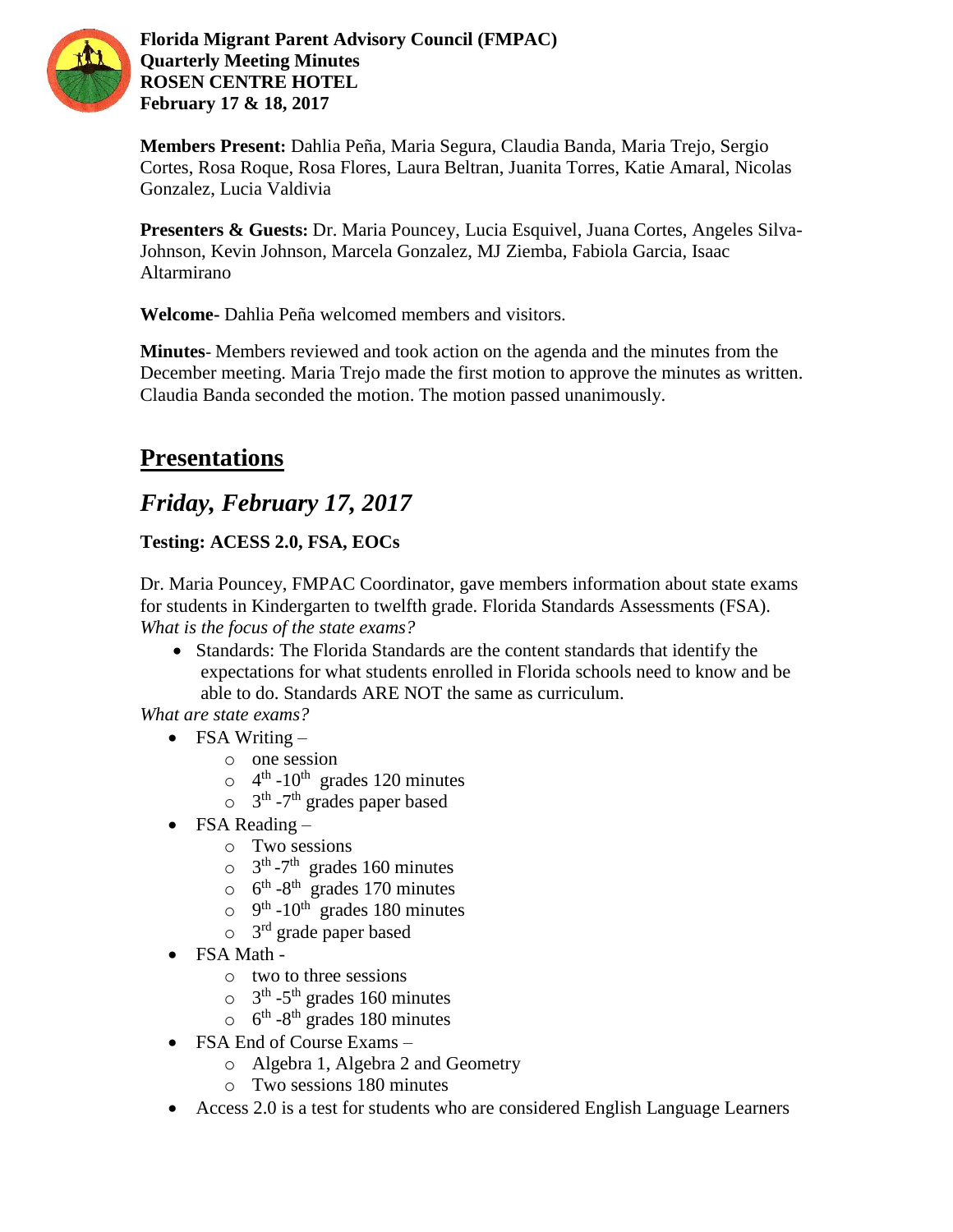- o This tests the student's English language competency and are standards for language development.
- o Paper based
- $\circ$  Student needs to pass with a total of five and no less than 4 in each content area:
	- $\blacksquare$  Speaking
	- **Listing**
	- Reading
	- **Writing**

There are accommodations during the test and depending on the student plan, whether student has individual plan for learning disabilities or lack of language, they may have the following accommodations:

- 1. Extra time during exams
- 2. May use a bilingual dictionary
- 3. Directions in native language if available

Activity with members

Members were put in groups and asked to give ideas on how parents can help students to prepare for the exam. The following are the top three suggestions:

- 1. Make sure students go to sleep early and get enough sleep before the exam
- 2. Make sure students have a good breakfast
- 3. Motivate students saying "yes you can"

## *Computer Training*

### **Accessing Parent Portals – Why and How**

Isaac Altamirano, PAEC Migrant Education Technical Assistant, along with Lucia Valdivia from Putnam County presented how to access their district's parent portals. Ms. Valdivia went over her district's parent portal. Putnam County uses Skyward as their parent portal. Juanita Torres from Suwannee County also contributed to the presentation. Suwannee County uses Focus which works similar to Skyward.

### *What is a parent portal?*

The portal is a computer system used by school districts to maintain grading and attendance information. The portal facilitates access to information.

### *What does the parent portal contain?*

- Student's general information
- Grades
- Message center
- Attendance
- Class schedule

### *How to get started*

- All information is secure and parents have to obtain their username and password from the school personal.
- Open Internet Explorer, or another browser to access the internet.
- Go to your district's website
- Select the link "Family Access"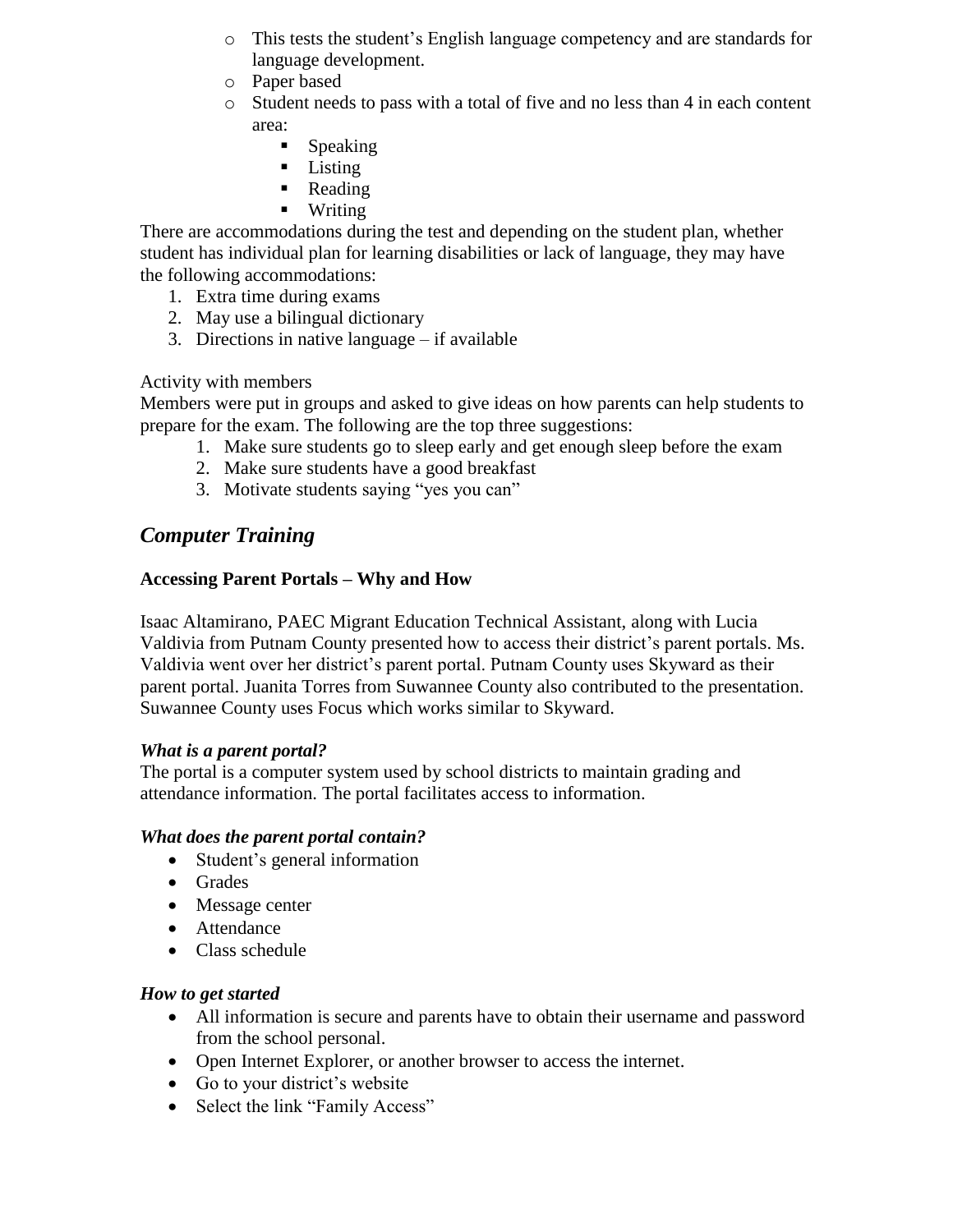# *Saturday, February 18, 2017*

Dahlia Peña welcomed members and introduced the first presenter of the day, MJ Zeimba.

## **Parents as Reading Tutors**

MJ Zeimba with the PAEC Florida Inclusion Network provided a workshop on Parents as Reading Tutors.

### *What is PART?*

An easily learned, scientifically developed tutoring program for parents to use with their children who have reading problems.

Two phases

- Tutoring  $(11 \text{ to } 15 \text{ minutes a day})$
- Independent Reading (less parent help needed)

### *Who can benefit?*

PART is especially helpful for children who have difficulty with reading **fluency** (reading quickly and accurately) and reading **comprehension** (understanding what is being read).

The program was originally designed for parents. It can be used by anyone who has the ability to read the student's lesson. The only requirements are training and practice. Some advantages are that it greatly increases student's reading practice opportunities. It can begin as soon as the reading problem becomes known. There is no wait time. It increases student's self-confidence.

# **Copy Cats: Literacy Begins at Birth**

Dr. Maria Pouncey, FMPAC Coordinator, gave members a presentation on Copycats. Dr. Pouncey's presentation focused on the parents as teachers/role models for their children. Dr. Pouncey showed members a video.

### *Parenting tips*

#1. You are your child's most important teacher. Children can learn from what the people around them do. You teach your child important things every day.

#2. Be careful what you do and say around babies and toddlers. They may do and say the same things soon!

#3. Children learn how to act from what they see in real life, on TV, in movies, video games and in books.

#4. Limit TV and movie viewing, video game playing, and use of the internet. They start imitating at 14 months.

#5. Explain to your child what you like and what you don't like about the behavior of other children. Without comparing them.

# **Emotional Intelligence**

Angeles Silva-Johnson's, Migrant Advocate for the Orange County Migrant Program, presentation focused on Emotional Intelligence. Ms. Silva-Johnson started with a carousel activity. She had members share a negative situation that happened a long time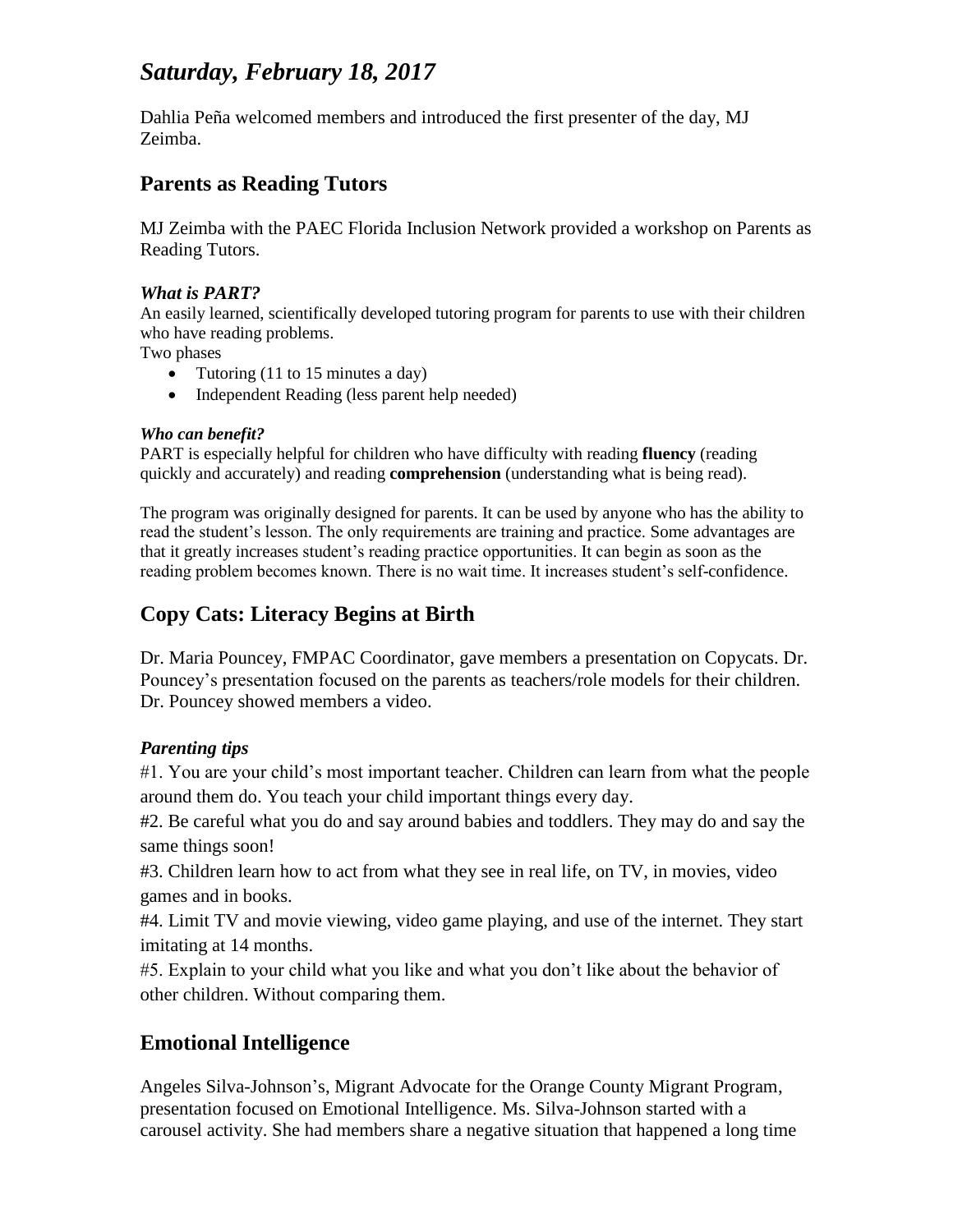ago in which they would react differently today. She asked them to think of what they would do differently and why.

## *What is emotional intelligence?*

Emotional intelligence is the ability to identify your emotions, as well as those of others. The ability to discriminate between them and use the information to guide thoughts and actions.

**React** – action based on fear

**Response** – healthy action, based on thinking and consideration

Emotional intelligence is trainable. The following are some strategies:

- Breathing exercise
- Change your thoughts intentionally
- $\bullet$  5-4-3-2-1 game
- Write in a diary

Intelligent Quotient

- Score received from standardized assessments designed to test intelligence
- It relates to the intellect
- Covers logical reasoning, text comprehension and mathematics
- Think abstractly

Emotional Quotient

- Capacity to perceive, control, evaluate and express emotions
- People with high emotional quotient can handle the emotions
- Can accurately perceive the emotions of others

### **Next Meeting**- April 29 & 30, 2017 at **Rosen Plaza Hotel in Orlando, Florida**.

### **Closing**

Maria Segura made the first motion to close the meeting. Claudia Banda seconded the motion. The motion passed unanimously.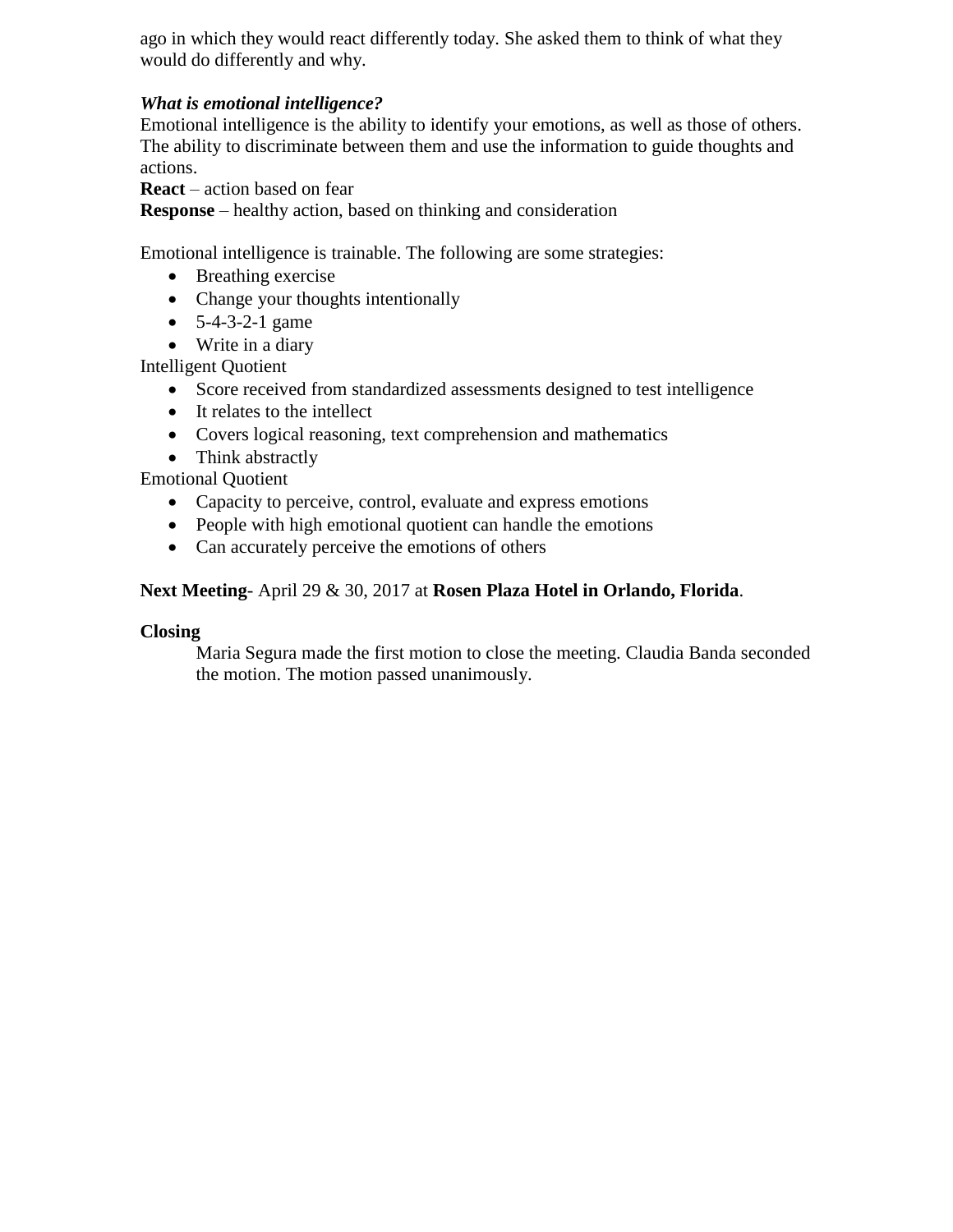

 **CONSEJO DE ASESORÍA ESCOLAR DE PADRES MIGRATORIOS DE ESTADO DE FLORIDA (FMPAC) Las Minutas de la Reunión Trimestral ROSEN CENTRE HOTEL 17 y 18 de febrero 2017**

**Miembros Presentes:** Laura Beltran, Dahlia Peña, Maria Segura, Claudia Banda, Sergio Cortes, Maria Trejo, Rosa Roque, Rosa Flores, Juanita Torres, Katie Amaral, Lucia Valdivia, Nicolas Gonzalez.

**Presentadores e Invitados:** Dra. Maria Pouncey, Lucia Esquivel, Juana Cortes, Angeles Silva-Johnson, Kevin Johnson, Marcela Gonzalez, MJ Zeimba, Fabiola Garcia, Isaac Altamirano

**Bienvenida-** Dahlia Peña dio la bienvenida a miembros y visitantes.

**Minutas-** Los miembros revisaron la agenda y las minutas de la junta de noviembre. Maria Trejo hizo la primera moción para aprobar las minutas y la agenda. Claudia Banda hizo la segunda moción. La moción fue aprobada unánimemente.

# **Presentaciones**

# *Viernes 17 de febrero 2017*

# **Exámenes: ACCESS 2.0, FSA, EOCs**

La Dra. Maria Pouncey, Coordinadora de FMPAC, dio información acerca de los exámenes estatales para estudiantes de kínder hasta el duodécimo grado. Estándares de la Florida (FSA).

## *¿Cuál es el enfoque de los exámenes estatales?*

Los Estándares de Florida son los estándares que identifican las expectativas de lo que los estudiantes matriculados en las escuelas de Florida necesitan saber y ser capaces de hacer. Los Estándares NO SON lo mismo que el plan de estudios/currículo.

## *¿Qué son los exámenes estatales?*

- $\bullet$  FSA escritura
	- o Una sesión de escritura
	- o Grados 4-10 por 120 minutos
	- o Grados 3-7 en papel
- $\bullet$  FSA lectura
	- o Dos sesiones
	- o Grados 3-7 160 minutos
	- o Grados 6-8 170 minutos
	- o Grados 9-10 180 minutos
	- o Grado 3 en papel
- FSA matemáticas
	- o Dos a tres sesiones
	- o Grados 3-5 160 minutos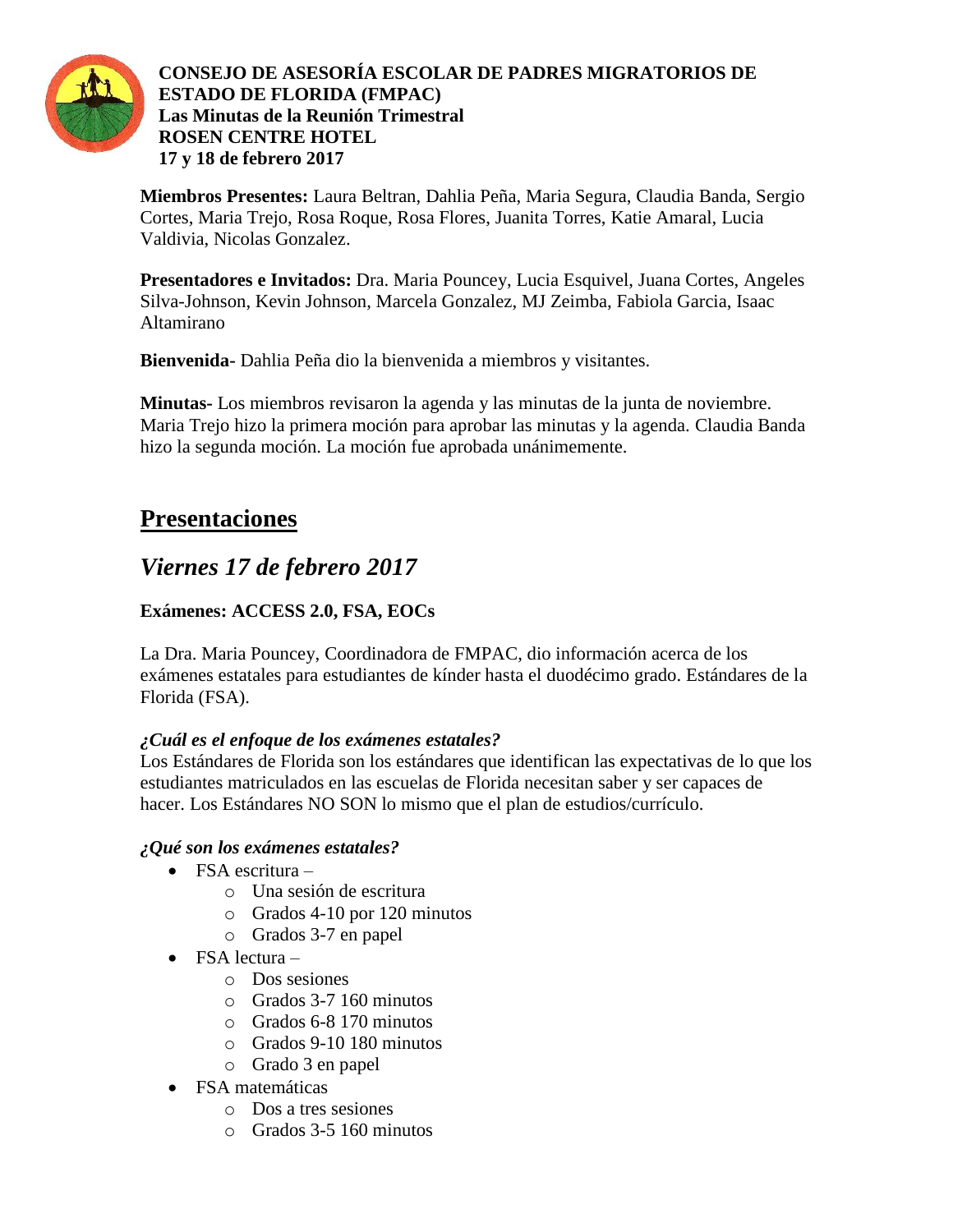- o Grados 6-8 180 minutos
- FSA exámenes de fin de curso
	- o Algebra 1, algebra 2, y geometría
	- o Dos sesiones 180 minutos
- Acceso 2.0 es una prueba para estudiantes de Inglés como segunda lengua.
	- o Es una prueba de competencia en el idioma de Inglés. Los estándares del desarrollo del lenguaje.
	- o La versión en papel
	- o Necesitan pasar el examen con no menos de un cinco y no menos de cuatro en cuatro áreas:
		- **Hablar**
		- $\blacksquare$  Escuchar
		- **Lectura**
		- $\blacksquare$  Escritura

Hay modificaciones durante los exámenes y dependiendo en el plan del estudiante, sea estudiante con plan individual por discapacitaciones de aprendizaje o por falta del idioma, puede tener las siguientes acomodaciones:

- 1. Tiempo extendido durante los exámenes
- 2. Uso de un diccionario bilingüe
- 3. Direcciones en su idioma nativo si es posible

### Actividad con miembros

En grupo los miembros hablaron sobre ideas de como los padres pueden ayudar a los estudiantes a preparase para el examen. Lo que sigue son tres sugerencias que dieron los padres:

- 1. Asegurarse que el estudiante se duerma temprano
- 2. Asegurarse que el estudiante tenga un buen desayuno
- 3. Animar a los estudiantes con el dicho "si se puede"

### **Entrenamiento de Computación Acceso al Portal para Padres – Porque y Como**

Isaac Altamirano, Asistente Técnico de PAEC, junto con Lucia Valdivia, del condado de Putnam, presentaron en como accesar el portal de padres de sus condados. La Sra. Valdivia hablo del portal de padres de su condado en detalle. El condado de Putnam utiliza el programa de Skyward. Juanita Torres, del condado de Suwannee, también contribuyó a la presentación. El condado de Suwannee utiliza el programa Focus que es similar a Skyward.

### *¿Qué es el portal para padres?*

El portal es simplemente un sistema de informática que usan los distritos escolares para mantener información de calificaciones y ausencias. El portal facilita el acceso a la información.

### *¿Qué contiene el portal de padres?*

- Información general del estudiante
- Calificaciones
- Centro de mensajes
- Asistencia
- Horario de clases

### *Como empezar*

La información está segura y tiene que obtener su nombre de usuario y contraseña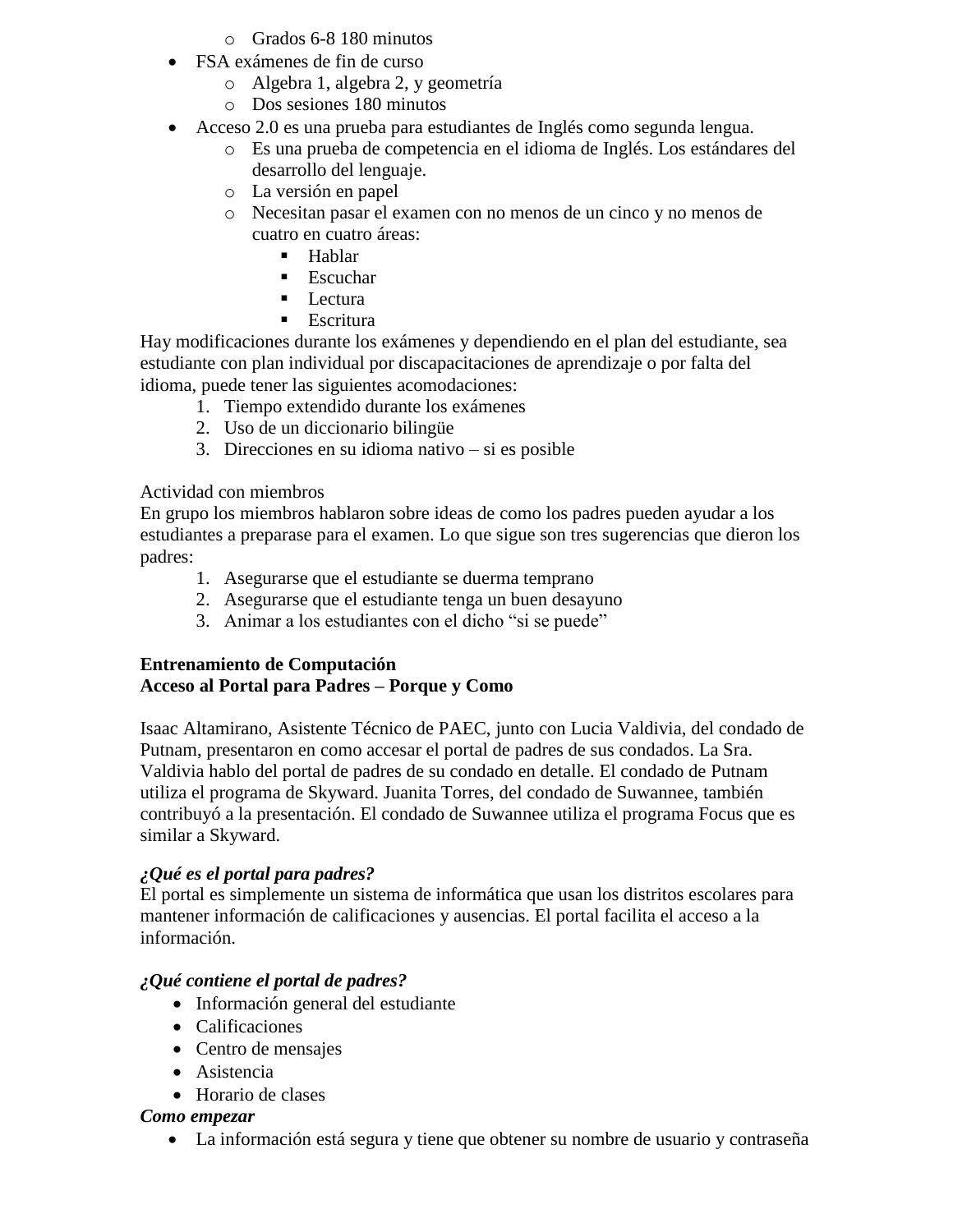del personal en la escuela

- Entre a su cuenta en un navegador como Internet Explorer
- Vaya al sitio de web de su distrito
- Seleccione el enlace de "Family Access"

# *Sábado 18 de febrero 2017*

Dahlia Peña, dio la bienvenida y apertura a la junta. La Señora Peña presento a la primera oradora del día MJ Ziemba.

### **Padres como Tutores de Lectura**

MJ Ziemba, con la Red de Inclusión de Florida de PAEC, dio un taller sobre Padres Como Tutores de Lectura.

### *¿Qué es PART?*

Un programa de tutoría fácilmente de aprender y científicamente desarrollado para que los padres puedan utilizar con sus hijos si es que tiene problemas de lectura. Dos fases

- Tutoría (11 a 15 minutos diarios)
- Lectura independiente (menos ayuda de los padres)

## *¿Quién puede beneficiarse?*

PART es especialmente útil para los niños que tienen dificultades con la **fluidez** de la lectura (lectura rápida y precisa) y **entendimiento** de la lectura (entender lo que se esta leyendo)

El programa fue originalmente diseñado para padres. Puede ser utilizado por cualquier persona que tenga la capacidad de leer la lección del estudiante. El único requisito es algo de entrenamiento y práctica. Algunas ventajas son que aumenta considerablemente las oportunidades de práctica de lectura de los estudiantes. Puede comenzar tan pronto como se conozca el problema de lectura. No hay tiempo de espera. Aumenta la confianza del estudiante.

### **Copiones: La Lectura Comienza al Nacer**

La Dra. Maria Pouncey, Coordinadora de FMPAC, dio una presentación sobre los copiones. La presentación de la Dra. Pouncey se enfocó en los padres como maestros/modelos a seguir de sus hijos. La Dra. Pouncey enseño un video.

### *Consejos para padres*

#1. ¡Ustedes son los maestros más importantes de sus hijo/hijas! Los niños aprenden lo que miran alrededor. Ustedes les enseñan nuevas cosas todos los días.

#2. Cuidado con lo que hacen y dicen frente a bebes y niños ya que pueden hacer lo mismo.

#3. Niños aprenden como actuar de la vida real, la televisión, películas, juegos, y libros. #4. Limite el tiempo que sus hijos miran televisión, juegan videos, y usen el internet. Comienzan a imitar a los 14 meses.

#5. Platique con sus hijos de lo que le gusta o no le gusta del comportamiento de otros niños sin comparar a los niños.